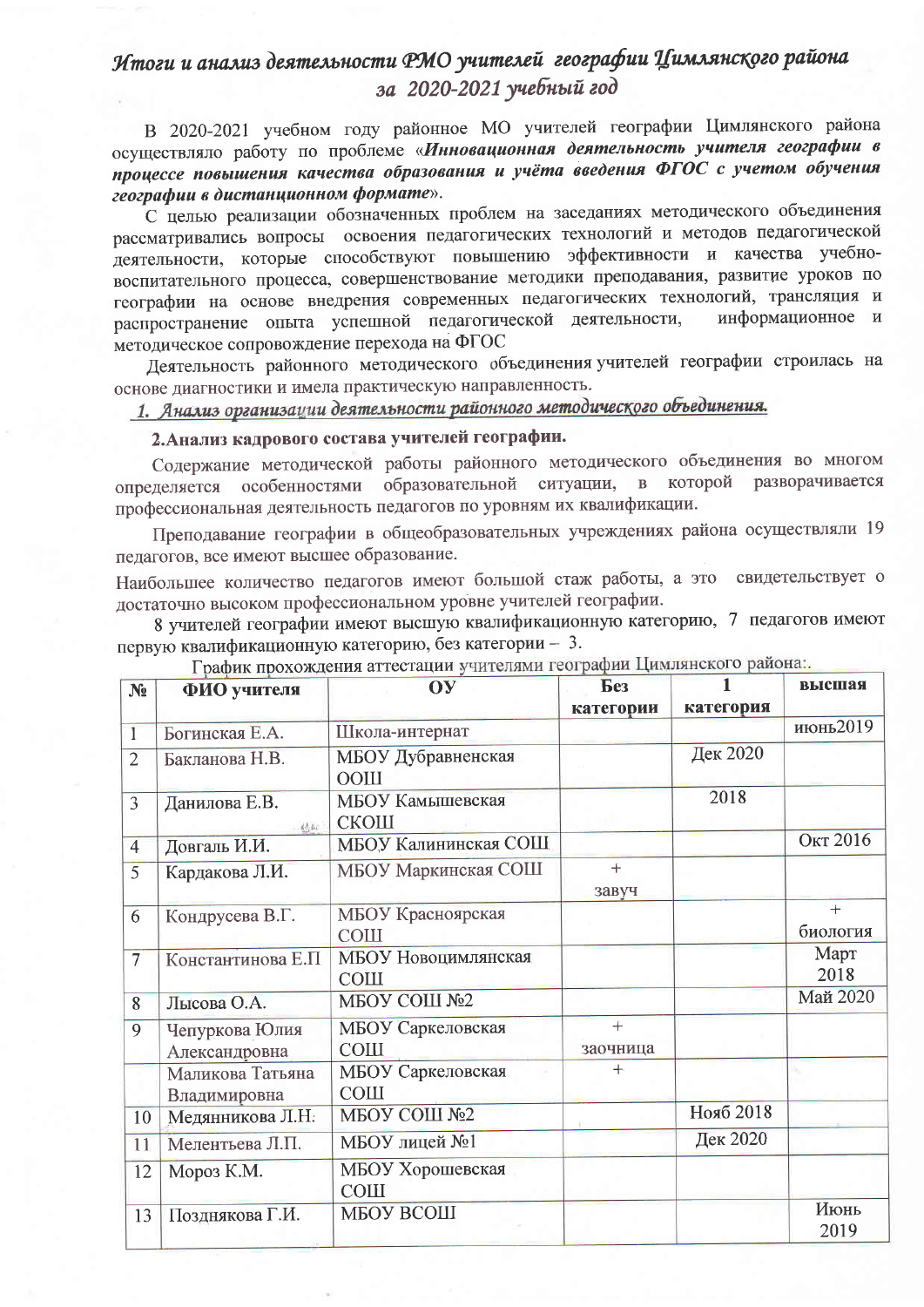|                 | 14 Поцелуева Л.А.  | МБОУ Паршиковская                       |                | Дек 2020 |
|-----------------|--------------------|-----------------------------------------|----------------|----------|
|                 |                    | <b>COII</b>                             |                |          |
| 15 <sup>7</sup> | Самодурова Т.П.    | МБОУ Лозновская ООШ                     |                |          |
|                 | 16 Солодухина О.Б. | МБОУ Лозновская СОШ<br>им. Т.А.Аббясева |                | Дек 2018 |
| 17              | Степанова О.Б. -   | МБОУ СОШ №2                             | Соц<br>педагог |          |
| 18              | Холошенко Л.Г.     | МБОУ Антоновская СОШ                    | Апр 2019       |          |

постоянно работают над повышением своего методического Учителя географии мастерства. Они совершенствуют свой опыт и знания, накапливают и систематизируют дидактические и раздаточные материалы. Активно участвуют в работе школьных и районных МО. Являются членами экспертных комиссий по проверке олимпиадных заданий и экзаменационных материалов (Поцелуева Л.А., Солодухина О.Б., Медянникова Л.Н., Маликова Т.В.). В рамках РМО действует творческая группа «Эрудиты» по разработке заданий школьного этапа Всероссийской олимпиады по географии (руководитель - Солодухина О.Б. члены - Поцелуева Л.А., Мелентьева Л.П., Медянникова Л.Н.). Творческая группа «Исследователи» (руководитель - Солодухина О.Б. члены - Константинова Е.П., Маликова Т.В.) занимается разработкой программы развития исследовательских умений учащихся во внеурочное время для 5-9 классов по географии. Работа по самообразованию - одно из важнейших направлений педагога по повышению своего профессионального мастерства.

## II. Формы деятельности районного методического объединения.

В работе РМО учителей географии использованы разные формы деятельности: доклады, сообщения, мастер классы, творческие отчеты, обзор методической литературы. Практическая часть представляла собой изучение нормативных и методических рекомендаций, проведение практикумов, мастер-классов, отчётов по темам самообразования.

В рамках работы районного методического объединения в 2020-2021 учебном году были заслушаны доклады:

- > «Онлайн- уроки географии от Центра Гуманитарного образования. Дистанционные уроки географии на сайте урок. РФ», (учитель географии МБОУ Паршиковской СОШ Поцелуева Л.А)
- > «Методические рекомендации по преподаванию географии в условиях дистанционного обучения» (Солодухина О.Б., МБОУ Лозновская СОШ им.Т.А.Аббясева)
- «Анализ демоверсий КИМ ЕГЭ и ОГЭ 2021 года (Довгаль И.И., МБОУ Калининская  $\blacktriangleright$ COIII)
- > «Материалы для организации дистанционного обучения. География (5-9 классы)» (Мелентьева Л.П., МБОУ лицей №1 г. Цимлянска)
- > «Формы сетевого взаимодействия учителей географии в современных условиях. (Солодухина О.Б., МБОУ Лозновская СОШ им.Т.А.Аббясева)
- «Ресурсы для дистанционного обучения» (Медянникова Л.Н., учитель географии МБОУ  $\blacktriangleright$ СОШ №3 г. Цимлянска)
- > «Критерии оценивания работ по географии на ОГЭ 2021 г» (Мелентьева Л.П., МБОУ лицей №1 г. Цимдянска)

Участникам заседаний РМО были представлены презентации опыта работы: Творческий отчет учителя географии (Бакланова Н.В., МБОУ Дубравненская СОШ) по теме: «Подготовка к ВПР-2021 по географии» (из опыта работы). Мастер-класс по подготовке обучающихся к ВПР по географии показала Бакланова Н.В. МБОУ Дубравненская ООШ,; Мастер-класс на тему классов к ОГЭ - 2021» показала «Актуальные вопросы подготовки обучающихся 9-х Солодухина О.Б., (МБОУ Лозновская СОШ им.Т.А.Аббясева).

Об участии в международных, российских олимпиадах и конкурсах (из опыта работы), рассказали учитель географии МБОУ Калининской СОШ Довгаль И.И. и Солодухина О.Б., (МБОУ Лозновская СОШ им.Т.А.Аббясева).

Подготовлены выступления: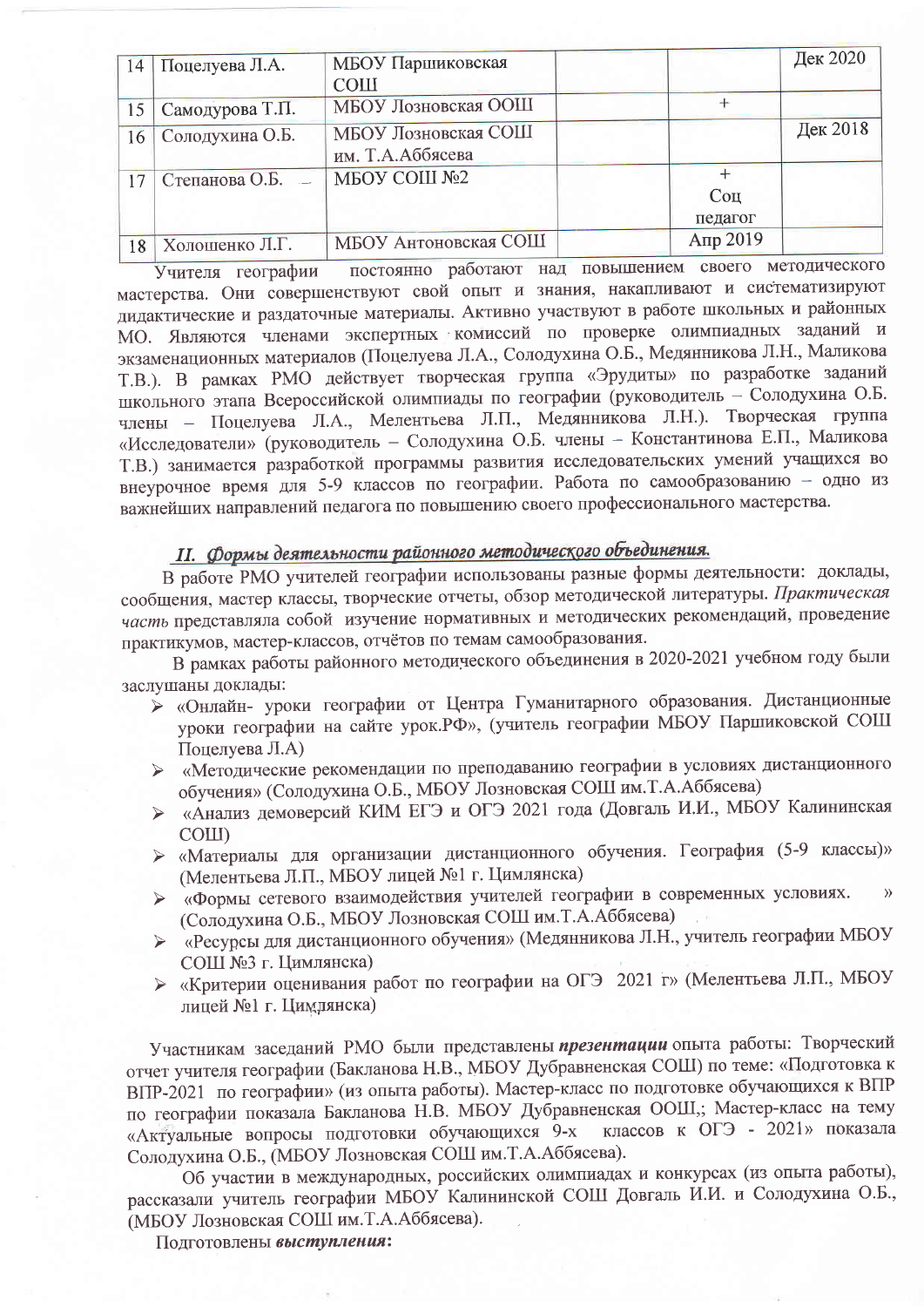- > «Использование атласов по географии при подготовке к ГИА» (Поцелуева Л.А., МБОУ Паршиковская СОШ),
- > «Активное самостоятельное участие учащихся в изучении материала» (Холошенко Л.Г. МБОУ Антоновская СОШ, Константинова Е.П., МБОУ Новоцимлянская СОШ)
- «Составление рабочих программ по географии к обновлённым учебникам (Довгаль И.И., МБОУ Калининская СОШ, Маликова Т.В., МБОУ Саркеловская СОШ)

Отличительной особенностью выступлений была их практическая направленность. Учителя на заседаниях могли познакомиться с опытом работы своих коллег и затем Разработки учителей пополнили банк методических использовать его в своей практике. материалов учителей географии Цимлянского района.

## III. Фиссеминация педагогического опыта. Публикации в СМИ

В электронном СМИ учителями географии Цимлянского района опубликованы следующие методические разработки:

|                | Ф.И.О. учителя,                                                               | Тема публикации                                                    | Название СМИ                                                 | Адрес размещения                                                                                         |
|----------------|-------------------------------------------------------------------------------|--------------------------------------------------------------------|--------------------------------------------------------------|----------------------------------------------------------------------------------------------------------|
| N <sub>2</sub> | школа<br>O.E.,<br>Солодухина<br>МБОУ Лозновская<br>TA.<br>СОШ им.<br>Аббясева | Нестандартное<br>домашнее задание по<br>географии «Алые<br>паруса» | Образовательны<br>й портал<br>«Знанио»<br>https://znanio.ru/ | https://znanio.ru/medi<br>a/nestandartnoe-<br>domashnee-zadanie-<br>po-geografii-alye-<br>parusa-2634270 |

Учителя географии нашего района получили Благодарность за вклад в методическое обеспечение образовательного процесса в рамках международной педагогической онлайнбиблиотеки от образовательного портала Знанио.

# Участие в профессиональных педагогических конкурсах, олимпиадах, исследованиях

Педагоги района приняли участие в прохождении диагностики педагогических компетенций АНО «Россия - страна возможностей» по теме: «Компетенции современного и успешного учителя» с получением сертификата (Интенсив: Я Учитель), а также подтвердили свою профессиональную компетенцию, пройдя независимую международную аттестацию на сайте «Знанио» по теме «Использование педагогического инструментария мнемотехники в образовательном процессе» со сдачей тестирования и получением Сертификата отличия 2 степени.

Ряд педагогов района прошли независимое тестирование по темам «ФГОС: современный урок», «Особенности работы педагога с детьми ОВЗ», «Теория и методика обучения географии» и получили Сертификаты АНО ДПО «ИДПК ГО» г. Новосибирск.

Учителя нашего МО приняли участие в международной олимпиаде «Педагогическое многоборье»

18-21 августа 2020 года мы принимали участие во Всероссийской онлайн-конференции для педагогов и родителей «Вызовы образования 2020: традиции и цифры»

27 августа 2020 года участвовали в онлайн-конференции «Прикладные соревнования в STEAMобучении» на платформе Педсовет.су

В сентябре 2020 года учителя географии нашего района стали активными участниками онлайн-марафона «Финансовая грамотность», 7 октября участвовали в международном онлайнсеминаре «Ресурсы для преподавания предметов гуманитарного и естественно-научного цикла», а 26 ноября приняли участие в международной онлайн-конференции «Цифровая дидактика: режим развития» на платформе «Я Класс».

В ноябре 2020 года мы писали Большой Этнографический диктант 2020.

25 февраля 2921 года учителя географии приняли активное участие во Всероссийской онлайн-конференции «Функциональная грамотность. Развитие и диагностика» на платформе «Я Класс»

14-15 апреля 2021 года педагоги района приняли участие в V Арктическом образовательном форуме «Арктика - новые образовательные векторы: от глобальных вызовов к локальным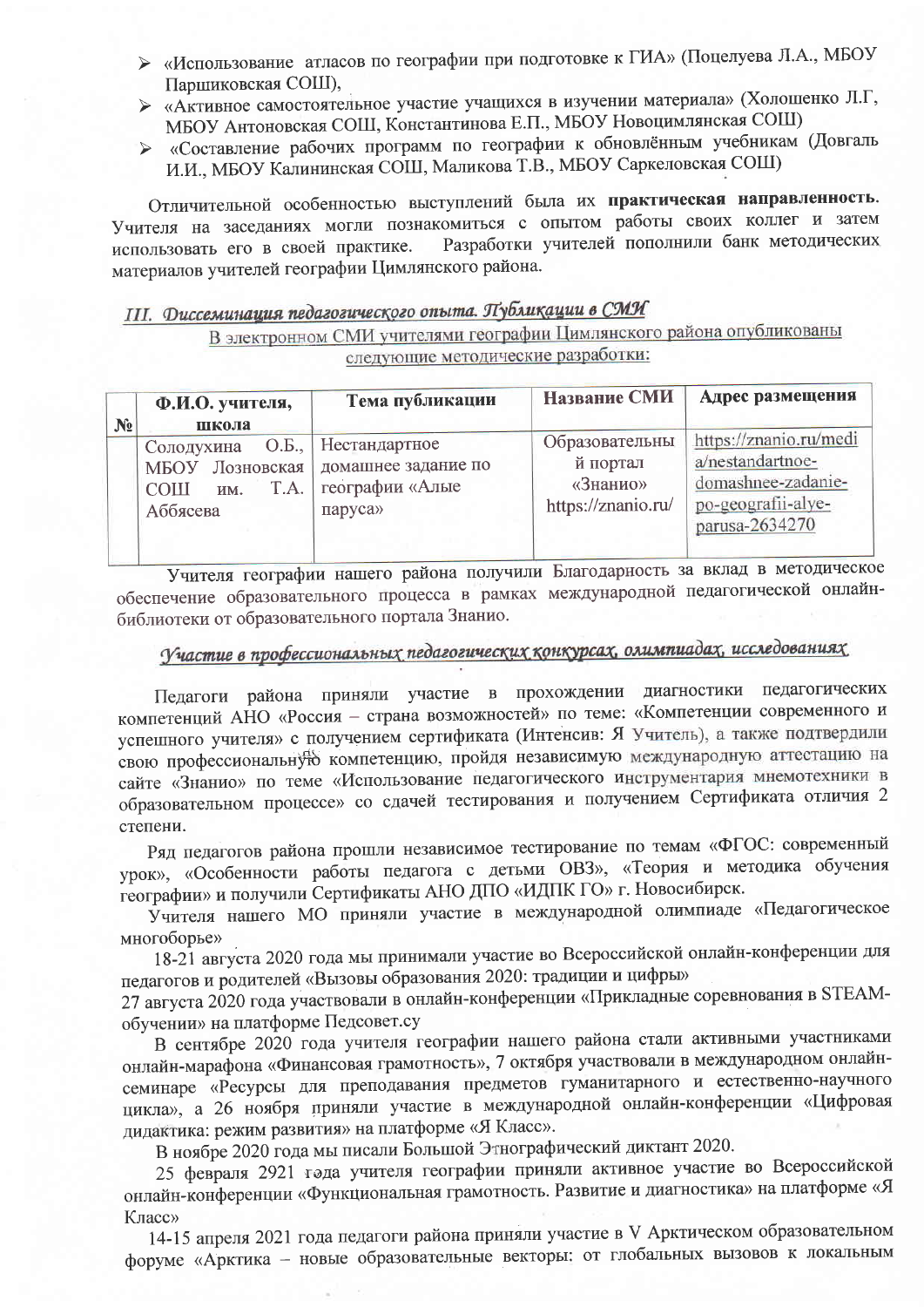практикам», который прошел на платформе Московского международного салона образования (с получением сертификатов).

Учитель географии<sup>е</sup>нашего района (МБОУ Лозновская СОШ) получил Благодарственное письмо от Яндекс. Учебник «За развитие методологии преподавания географии»

|                | Название        | Тема работы                    | Дата   | Уровень | Результат  |
|----------------|-----------------|--------------------------------|--------|---------|------------|
| $N_2$          | конкурса,       |                                | провед |         |            |
|                | олимпиады       |                                | ения   |         |            |
| $\overline{1}$ | Независимая     | «Использование педагогического | 17.09. | Междун  | Сертификат |
|                | международная   | инструментария мнемотехники в  | 2020   | ародный | ОТЛИЧИЯ II |
|                | аттестация      | образовательном процессе»      |        |         | степени    |
|                | (Знанио)        |                                |        |         | ПТ 354613  |
| $\overline{2}$ | Международная   | «Великая Отечественная война»  | 17.09. | Междун  | $1$ MecTO  |
|                | олимпиада       |                                | 2020   | ародный | Диплом     |
|                | «Педагогическое |                                |        |         | No283658   |
|                | многоборье-     |                                |        |         |            |
|                | 2019/2020»      |                                |        |         |            |
| 3              | Интенсив «Я -   | Компетенции современного и     | 7.11.  | Beepocc | Сертификат |
|                | Учитель 2020»   | успешного учителя              | 2020   | ийский  |            |
| $\overline{4}$ | Большой         | Этнографический диктант        | 7.11.  | Beepocc | Сертификат |
|                | этнографический |                                | 2020   | ийский  |            |
|                | диктант - 2020  |                                |        |         |            |
| 5              | Диктант Победы  | Диктант-онлайн                 | 22.04. | Bcepocc | Диплом     |
|                |                 |                                | 2021   | ийский  |            |

Учителя географии Цимлянского района принимали участие в следующих олимпиалах и конкурсах:

### IY. Работа с одаренными детьми

Одним из важнейших направлений работы РМО учителей географии является работа с одарёнными детьми. В октябре проводился школьный этап Всероссийской олимпиады школьников по географии. Олимпиадные задания по географии были рассчитаны на знания обучающимися основ географии материков и океанов, знаний в области исторической географии, краеведения, картографии.

- Есть победители и призеры среди участников Международного конкурса «Мириады  $\bullet$ открытий» по географии Проекта «Инфоурок»
- Всероссийская олимпиада по географии «Время Знаний (10 класс) (победитель)
- Международный дистанционный конкурс «Звездный час» (победители и призеры)
- Международная олимпиада «Путешествие по планете Земля» (призеры и участники)
- Международный конкурс по географии «Олимпус-2020» (победители и призеры)
- Международная дистанционная олимпиада по географии
- Участие в олимпиадах:
- Приняли участие в школьном и муниципальном этапах Всероссийской олимпиады по географии. Победителей и призеров нет. В интернет-олимпиаде по географии приняли участие 28 человек. Результаты приведены в таблице:

| $N_2$                    | Фамилия, имя        |             | Школа                | Баллы | Место |
|--------------------------|---------------------|-------------|----------------------|-------|-------|
|                          | учащегося           | Класс       |                      |       |       |
|                          | Сукачева Аделина    | 9           | МБОУ Антоновская ООШ | 20,5  |       |
| $\mathcal{D}$            | Пашкевич Степан     | $\mathbf Q$ | МБОУ Калининская СОШ | 9,5   |       |
| 3                        | Пономарева Арина    | 11          | МБОУ Калининская СОШ | 13    |       |
| 4                        | РаскатоваАлександра | 10          | МБОУ Калининская СОШ | 13    |       |
| $\overline{\mathcal{L}}$ | Сазонова Виктория   | 10          | МБОУ Калининская СОШ | 12,5  |       |
| 6                        | Скобелева Елизавета | 10          | МБОУ Калининская СОШ | 14,5  |       |
|                          | Холодкова Дарья     | 11          | МБОУ Калининская СОШ | 15,5  |       |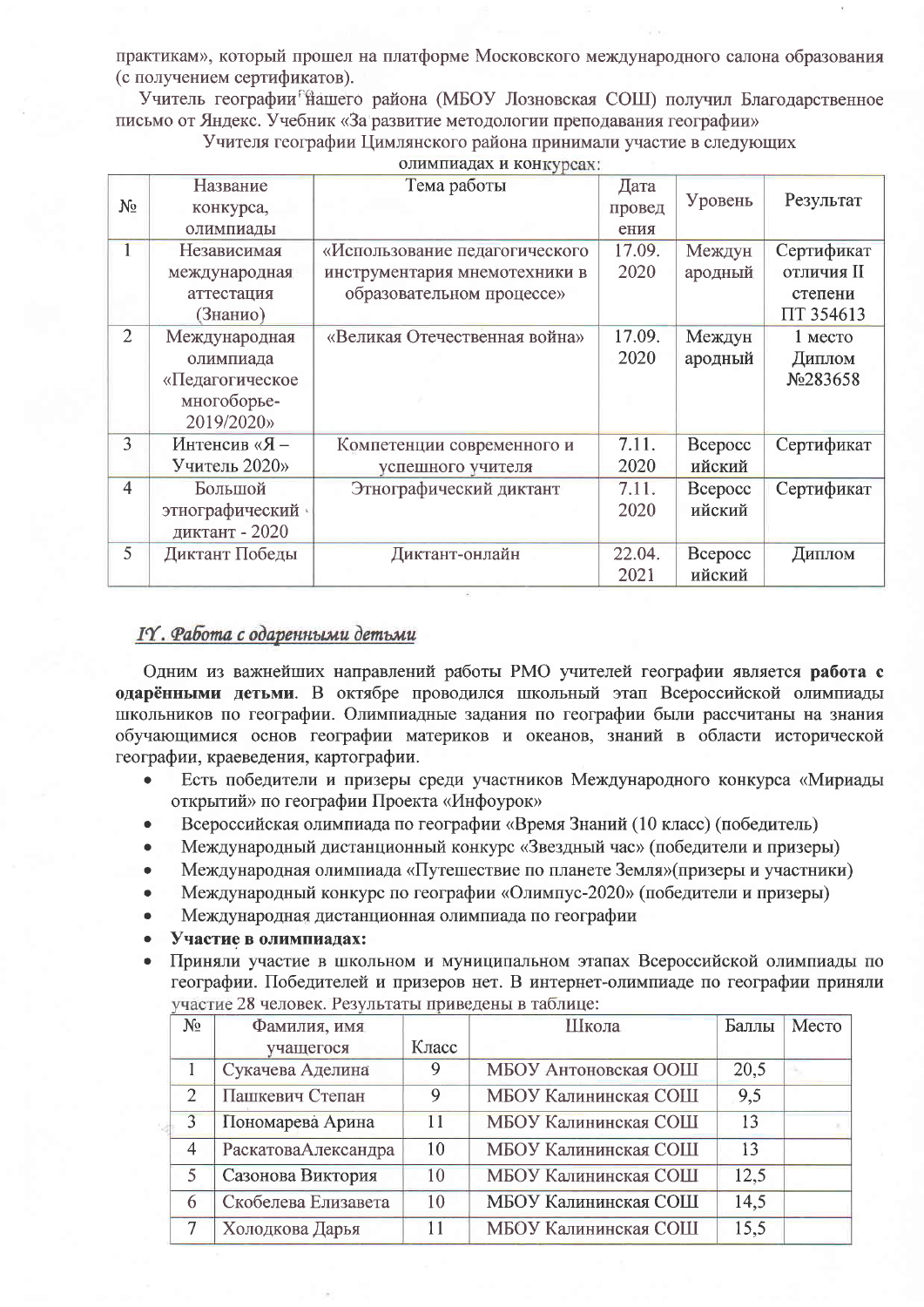| 8<br>9<br>10<br>11 | Смирнова Полина<br>Гаврилов Игорь | 10<br>$\overline{11}$ | МБОУ Красноярская СОШ<br>МБОУ Красноярская | 16,5            |                         |
|--------------------|-----------------------------------|-----------------------|--------------------------------------------|-----------------|-------------------------|
|                    |                                   |                       |                                            |                 |                         |
|                    |                                   |                       | <b>COIII</b>                               | 23              | $\overline{\mathbf{3}}$ |
|                    | Остапенко                         |                       | МБОУ Лицей№1<br>г.Цимлянска                | 15              |                         |
|                    | Ковалева Татьяна                  | 11                    | МБОУ Лицей №1<br>г.Цимлянска               | 25              | $\mathbf{1}$            |
| 12                 | Иванова_Кристина                  | 9                     | МБОУ Новоцимлянская<br><b>COIII</b>        | 25              | $\mathbf{I}$            |
| 13                 | Песня Илья                        | 11                    | МБОУ Паршиковская СОШ                      | 18,5            |                         |
| 14                 | Сильченко<br>Анастасия            | 11                    | МБОУ Паршиковская СОШ                      | 11              |                         |
| 15                 | Караськов Никита                  | $\overline{11}$       | МБОУ Саркеловская<br><b>COIII</b>          | 24              | $\overline{2}$          |
| 16                 | Убейкина Полина                   | 9                     | МБОУ Саркеловская СОШ                      | 23              |                         |
| 17                 | Курносов Петр                     | $\overline{11}$       | МБОУ Камышевская СКОШ                      | $17-$           |                         |
| 18                 | Писаревская Валерия               | 9                     | МБОУ Камышевская СКОШ                      | 17,5            |                         |
| 19                 | Ткач Егор                         | 10                    | МБОУ Камышевская СКОШ                      | 17              |                         |
| 20                 | Фетисова Виктория                 | 9                     | МБОУ Камышевская СКОШ                      | $\overline{15}$ |                         |
| 21                 | Черножукова Ксения                | 11                    | МБОУ Камышевская СКОШ                      | 14,5            |                         |
| 22                 | Быховцева Марина                  | 10                    | МБОУ СОШ №2 г.<br>Цимлянска                | 24,5            | $\overline{2}$          |
| 23                 | Ваез Владимир                     | $\overline{11}$       | МБОУ СОШ №2 г.<br>Цимлянска                | $14,5-$         |                         |
| 24                 | Грициенко София                   | 9                     | МБОУ СОШ №2 г.<br>Цимлянска                | 17,5            |                         |
| 25                 | Жидков Владимир                   | 10                    | МБОУ СОШ №2 г.<br>Цимлянска                | 17              |                         |
| 26                 | Закиев Семён                      | 11                    | МБОУ СОШ №2 г.<br>Цимлянска                | $\overline{0}$  |                         |
| 27                 | Коровин Денис                     | 9                     | МБОУ СОШ №2 г.<br>Цимлянска                | 15              |                         |
| 28                 | Юшев Леонид                       | $\overline{9}$        | МБОУ Хорошевская ООШ                       | 20              |                         |

Учителя, подготовившие учащихся к олимпиадам и конкурсам, получили свидетельства, дипломы, благодарности от организаторов Региональных, Всероссийских и международных конкурсов и олимпиад.

Несмотря на некоторые положительные результаты, анализируя результаты предметных олимпиад, необходимо отметить невысокую активность участия общеобразовательных учреждений в различных олимпиадах, а также низкий уровень подготовки учащихся.

### **YI.** Проблемы:

- недостаточно эффективно осуществляется практическое внедрение учителями активных образовательных и инновационных технологий; (в том числе, дистанционного обучения)
- недостаточна ориентация учителей на участие их в конкурсах профессионального  $\bullet$ мастерства;

Сегодня главной целью деятельности районного методического объединения остается:

- объединение учителей географии вокруг значимых инициатив, интересного опыта;
- развитие творческого потенциала учителя, направленного на формирование и развитие личности учащегося.

### **YII.** Задачи:

- продолжить постдипломное образование учителей географии в форме семинаров консультаций, собеседований, дистанционного общения и обучения.
- продолжить работу по поддержке педагогических достижений, изучению и оценке результативности педагогического опыта. через привлечение к участию в районных,